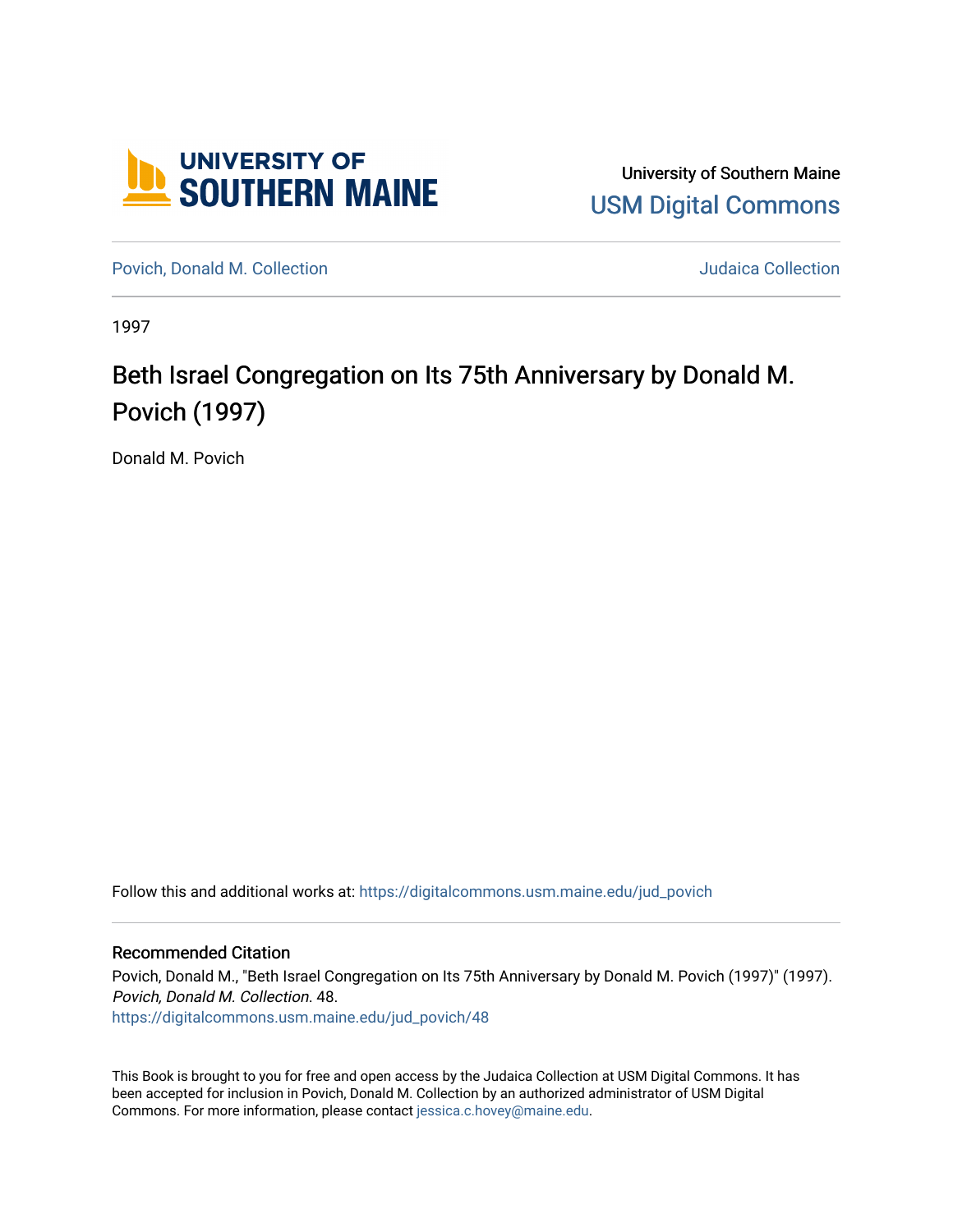On January 29, 1922, a parade was held on the streets of Bath the likes of which was never held before and will never be held again. The procession began at the Music Hall, which was located on the comer of Washington and Center Streets, and proceeded north on Washington Street to the site of the newly finished Beth Israel Synagogue at 862. The children of the congregation had gathered at the home of Rabbi Charles Arik on High Street and had marched, carrying small flags, to the assembly point. The march was led by three military veterans, Henry Gediman, Samuel Povich and Solomon Greenblatt. Following them came several men of the congregation carrying a chupa ( canopy ) under which was the holy Torah held by Max Singer of Brunswick. Immediately behind the Torah came the Holy Arc supported by four men, who were followed by the children carrying their flags. Next came the remaining men of the congregation bearing a large American flag and, lastly, the women each with a lighted candle. I severe test ballas areal." remove one or determine to not a not over real another

Thus on this winter night in 1922 a dream was begun. It was first dreamed by poor immigrant families who began arriving in Bath in the 1870's and whose number grew over the next four decades. Small in number and always facing hardships, they never gave up their struggle to build a synagogue. They raised funds at every opportunity, often pennies at a time, until at last, with the help of Jewish communities throughout Southern Maine, their own efforts and the efforts of local non-Jews, including the president of the bank from which they obtained a mortgage, they raised the necessary five thousand dollars, signed the contract and began construction in 1921.

These early settlers did not have great resources. They came mostly from the poverty and degradation of Eastern Europe. They did not have great talent. They did have a burning desire for a home of there own. They had formed a congregation and they had met in various halls, at the YMCA and in their own homes and now, at last, they had a building. Although it was an empty shell, and many years and much hard work would be needed to complete the Synagogue as it is today, the founders were justly proud. This *tG/L/OT*  $\cdot$ **WIDO 2HOO**  $\circ$ **4**  $\cdot$ **4H**exp **q** 5nox *kxxxx*